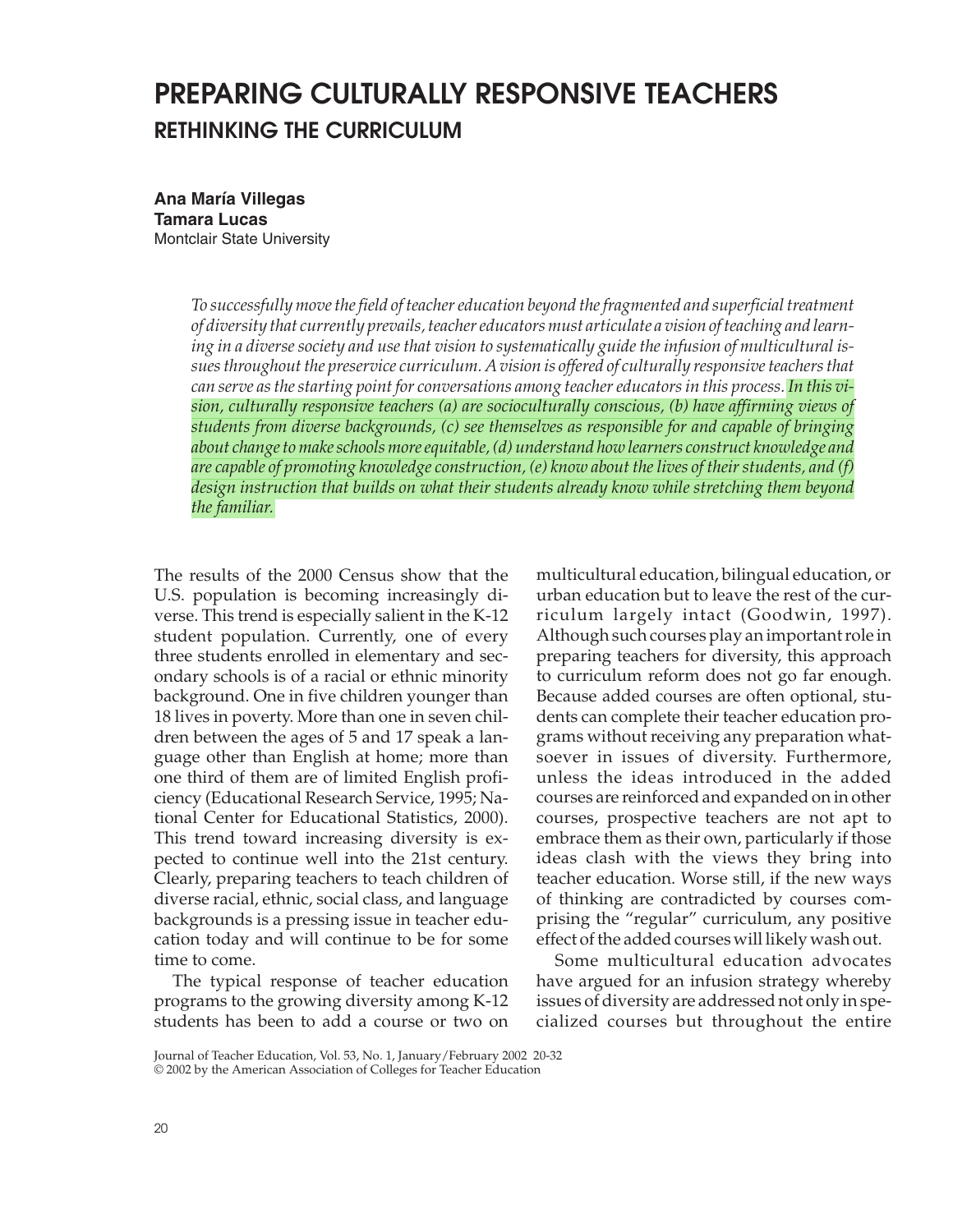teacher education curriculum (Grant, 1994; Zeichner & Hoeft, 1996). We find this comprehensive approach to curriculum reform appealing. However, there have been few discussions regarding what this infusion might entail and how best to accomplish it. We fear that in the absence of such discussions, many teacher education programs have interpreted infusion narrowly to mean the sprinkling of disparate bits of information about diversity into the established curriculum, resulting in the superficial treatment of multicultural issues. In this article, we contend that to successfully move beyond the fragmented and cursory treatment of diversity that currently prevails, teacher educators must first articulate a vision of teaching and learning within the diverse society we have become. They must then use that vision to systematically guide the infusion of multicultural issues throughout the teacher education curriculum. This infusion process requires that teacher educators critically examine the curriculum and revise it as needed to make issues of diversity central rather than peripheral. Below, we illustrate the coherent approach to infusion we advocate.

# A CURRICULUM PROPOSAL FOR PREPARING CULTURALLY RESPONSIVE TEACHERS

Guiding our curriculum proposal is a vision of the culturally responsive teacher that is derived from our reading of a large body of empirical and conceptual literature, our observations in culturally and linguistically diverse classrooms, and our work with preservice teachers. In our view, six salient characteristics define the culturally responsive teacher. Such a teacher (a) is socioculturally conscious, that is, recognizes that there are multiple ways of perceiving reality and that these ways are influenced by one's location in the social order; (b) has affirming views of students from diverse backgrounds, seeing resources for learning in all students rather than viewing differences as problems to be overcome; (c) sees himself or herself as both responsible for and capable of bringing about educational change that will make schools more responsive to all students;

(d) understands how learners construct knowledge and is capable of promoting learners' knowledge construction; (e) knows about the lives of his or her students; and (f) uses his or her knowledge about students' lives to design instruction that builds on what they already know while stretching them beyond the familiar. These six qualities constitute the central themes or strands that give conceptual coherence to the teacher education curriculum we envision. We use the metaphor of strands to highlight the interconnectedness of these themes. They are made up of knowledge, skills, and dispositions that, like the strands of thread in a piece of cloth, constantly intertwine and depend on one another to form a cohesive whole. We argue that they must be consciously and systematically woven throughout the learning experiences of prospective teachers in their coursework and fieldwork. Thus, they serve as the organizing framework guiding the infusion of attention to diversity throughout the teacher education curriculum.

Although we believe the six strands, which we discuss below (for a more detailed discussion of the strands, see Villegas & Lucas, in press), lay out the essential dispositions, knowledge, and skills for teaching in a culturally diverse society, we recognize that this is not the only way to conceptualize the curriculum for preparing culturally responsive teachers. Ultimately, the benefit that can be derived from a framework such as this depends on the extent to which those involved in preparing teachers at a given institution come to share the vision of culturally responsive teaching inherent in that framework. Such a vision cannot be imposed from the outside. It must grow out of the hard work of ongoing dialogue and negotiation among colleagues. Nevertheless, we believe our curriculum proposal provides a good starting point for the conversations that need to take place within each teacher education program.

#### Strand 1: Sociocultural **Consciousness**

The initial strand in our curriculum proposal challenges future teachers to expand their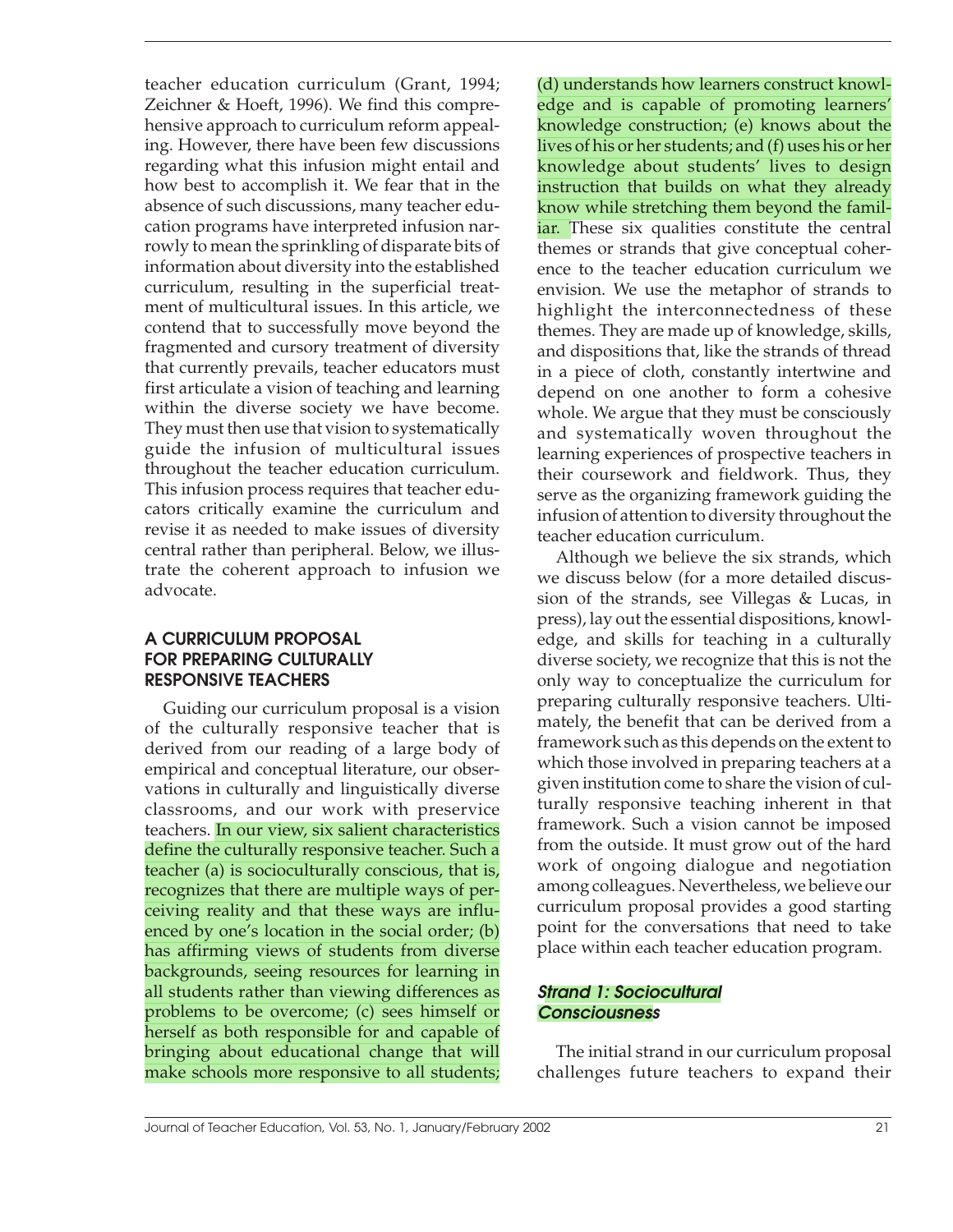sociocultural consciousness. By *sociocultural consciousness*, we mean an understanding that people's ways of thinking, behaving, and being are deeply influenced by such factors as race/ ethnicity, social class, and language (Banks, 1996). Without this insight, teachers are unable to cross the sociocultural boundaries that separate too many of them from their students.

To understand their future students, prospective teachers must first examine their own sociocultural identities (Banks, 1991; Bennett, 1995; Zeichner & Hoeft, 1996). Although some prospective teachers enter their teacher preparation programs with a strong sense of who they are socially and culturally, most need to engage in autobiographical exploration, reflection, and critical self-analysis to develop that sense. They need to explore the various social and cultural groups to which they belong, including those identified with race, ethnicity, social class, language, and gender. They also need to inspect the nature and extent of their attachments to those groups and how membership in them has shaped their personal and family histories.

Sociocultural consciousness further entails an understanding that differences in social location are not neutral. In all social systems, some positions are accorded greater status than others. With this status differentiation comes differential access to power. Because differences in access to power profoundly influence one's experience in the world, prospective teachers need to comprehend how American society is stratified, for example, along racial/ethnic, social class, and gender lines. They also need to understand that social inequalities are produced and perpetuated through systemic discrimination and justified through a societal ideology of merit, social mobility, and individual responsibility (Sturm & Guinier, 1996). They need to critically examine the role that schools play in this reproduction and legitimation process. Schools purport to offer unlimited possibilities for social advancement, but they simultaneously maintain structures that severely limit the probability of advancement for those at the bottom of the social scale (Labaree, 1997).

From childhood, we have been socialized to believe that schools are the great equalizers in

American society. We are told that schools "level the playing field," providing opportunity for all, regardless of social background, by serving as the impartial ground on which individuals freely prove their merit. One function of schools, then, is to sort students according to merit—which is equated with "talent" and "effort" (Bowles & Gintis, 1976; Labaree, 1997; Oakes & Lipton, 1999). Those deemed meritorious are promised access to the higher status positions, whereas those found lacking in merit are told they must be content with the lower status positions because that is all they have earned. This ideological formulation, which is deeply ingrained in the everyday consciousness of most people in this country, validates social inequality by portraying it as a necessary device for motivating talented individuals to achieve high-status positions. It also justifies the existing social order by giving it normative dignity that is, treating it as the natural order within a meritocracy in which some "deserve" more benefits due to their greater talent and effort. In this process, the system of domination is perpetuated.

But schools are far from being the impartial settings they are believed to be. Built into the fabric of schools are curricular, pedagogical, and evaluative practices that privilege the affluent, White, and male segments of society. The process through which we have been socialized into thinking that biased practices—such as instructional tracking—are impartial and natural has a powerful impact on our thinking. And, our belief in the meritocracy is further strengthened by the fact that some individuals from oppressed groups do manage to succeed academically despite the limited probability of their doing so. As a result, most people tend to explain academic success and failure on the basis of individual characteristics of the learner rather than institutionalized discrimination. Such explanations are offered by prospective teachers no less than by others (Davis, 1995).

In sum, to gain sociocultural consciousness, aspiring teachers must not only understand their own sociocultural identities but also come to recognize the intricate connection between schools and society. They must come to see that,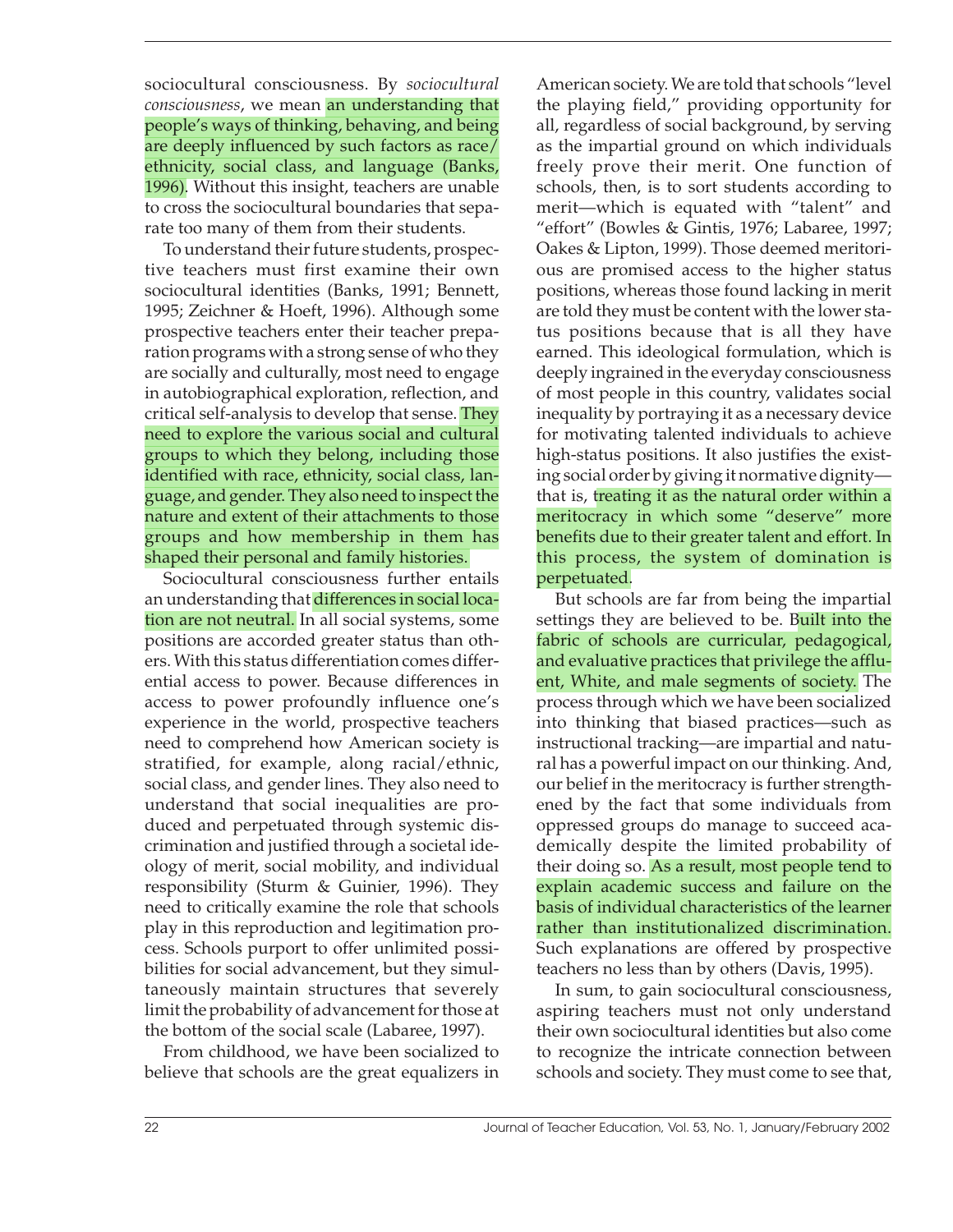as traditionally organized, schools help to reproduce existing social inequalities while giving the illusion that such inequalities are natural and fair. This will not be easy because in admitting that schools privilege some students whether based on race, social class, gender, language group, or any other factor—prospective teachers begin to pull a thread that inevitably leads to the unraveling of their commonsense understanding of social stratification in the United States, a society that most have come to see as a meritocracy. Despite the discomfort involved, prospective teachers must be helped to recognize ways in which taken-for-granted notions regarding the legitimacy of the social order are flawed. If they do not come to see that the so-called meritocracy works largely for those who are already advantaged in society by virtue of their social class of origin and color of skin, for example, they will fail in their attempts to understand and respond to students who are socioculturally different from themselves, particularly when the students are from oppressed groups.

#### Strand 2: An Affirming Attitude Toward Students From Culturally Diverse Backgrounds

An affirming attitude toward students who differ from the dominant culture is the second fundamental orientation for teaching successfully in a culturally diverse society. Teachers who see their students in an affirming light acknowledge the existence and validity of a plurality of ways of thinking, talking, behaving, and learning. While recognizing that White, middle-class ways are most valued in society, affirming teachers understand that this status derives from the power of the White, middleclass group rather than from any inherent superiority in sociocultural attributes. Such teachers, therefore, make it a priority for their students to develop facility with the mainstream ways so that they can effectively function in society as it is now structured. However, they treat the necessity for such facility as serving an instrumental purpose for their students rather than reflecting the greater value of those ways

(Delpit, 1995; Hollins, 1982). They see all students, including children who are poor, of color, and speakers of languages other than English, as learners who already know a great deal and who have experiences, concepts, and languages that can be built on and expanded to help them learn even more. They see their role as adding to rather than replacing what students bring to learning. They are convinced that all students, not just those from the dominant group, are capable learners who bring a wealth of knowledge and experiences to school. As this implies, teachers with an affirming perspective are also socioculturally conscious.

Teachers' attitudes toward students significantly shape the expectations they hold for student learning, their treatment of students, and what students ultimately learn (Irvine, 1990; Pang & Sablan, 1998). Affirming attitudes, for example, have been shown to support student achievement (Ladson-Billings, 1994; Lucas, Henze, & Donato, 1990; Nieto, 1996). Teachers who respect cultural differences are more apt to believe that students from nondominant groups are capable learners, even when these children enter school with ways of thinking, talking, and behaving that differ from the dominant cultural norms (Delpit, 1995). They convey this confidence in numerous ways, such as exposing students to an intellectually rigorous curriculum, teaching students strategies they can use to monitor their own learning, setting high performance expectations for students and consistently holding them accountable for meeting those expectations, encouraging students to excel, and building on the individual and cultural resources they bring to school. Strategies such as these, which convey respect for students and affirm their differences, become the basis for meaningful relationships between teachers and students and produce favorable academic results (Gay, 2000; Irvine, 1990; Ladson-Billings, 1994; Lucas et al., 1990).

Given the evidence, teachers-to-be must develop an affirming orientation toward student diversity. As a start, teacher educators can help aspiring teachers understand the consequences of teacher attitudes on student learning. But presenting and discussing the research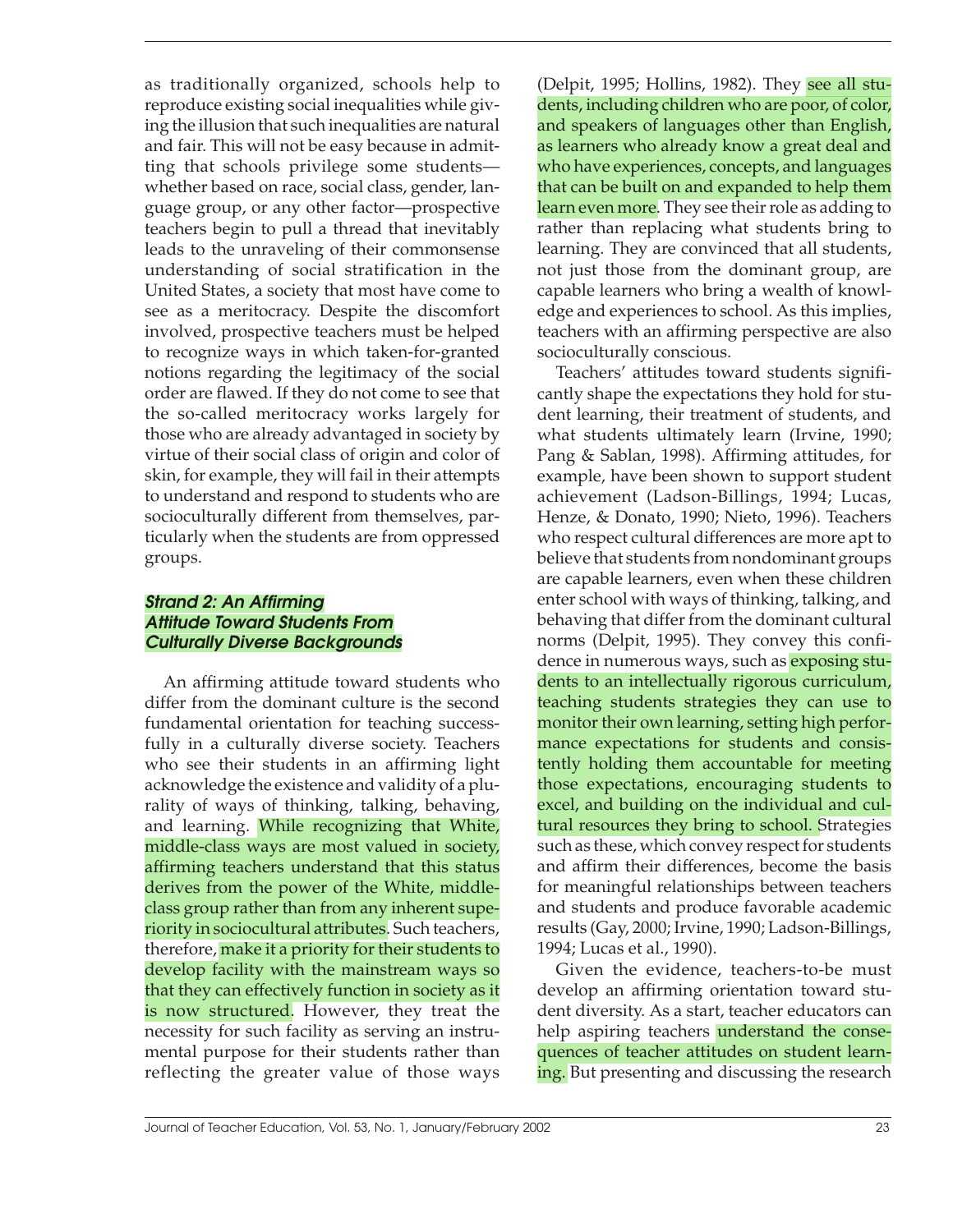on this topic, convincing as the evidence is, will not suffice. The more challenging tasks will be to motivate teacher candidates to inspect their own beliefs about students from nondominant groups and to confront negative attitudes they might have toward these students.

#### Strand 3: Commitment and Skills to Act as Agents of Change

The third strand in our curriculum proposal asks prospective teachers to develop the commitment and skills to act as agents of change. Like Fullan (1999), we see change agency as a moral imperative. Teachers are moral actors whose job is to facilitate the growth and development of other human beings. Students depend on teachers to have their best interests at heart and to make sound educational decisions. Teachers have the moral obligation to do all they can to fulfill these expectations and to do so for all children, not just for some (Goodlad, 1994; Tom, 1997). By actively working for greater equity in education, teachers can increase access to learning and educational success and can challenge the prevailing perception that differences among students are problems rather than resources.

Prospective teachers who learn to view themselves as agents of change see schools and society as interconnected. They believe that, although education has the potential to challenge and transform inequities in society, without intervention schools tend to reproduce those inequities by giving greater status to the ways of thinking, talking, and behaving of the dominant cultural group. Those with this perspective recognize that teaching is a complex activity that is inherently political and ethical. They are aware that institutional structures and practices do not exist in a vacuum but that people build and sustain them, whether consciously or unconsciously. They therefore believe that teachers must have a clear vision of their own roles as teachers and of the goals of education (Fullan, 1999). They also see teachers as participants in a larger struggle for social justice, whose actions either support or challenge

current inequalities (Cochran-Smith, 1991, 1997).

A host of factors work against teachers' becoming agents of change, including the hierarchical and bureaucratic nature of the educational system, time pressure, insufficient opportunities for collaboration with others, resistance by those in positions of power to equity-oriented change, lack of personal understanding of oppression and empathy for those who are oppressed, and despair that change is possible. To prepare prospective teachers to overcome these barriers, teacher educators must take steps to "deliberately socialize" them into the change agent role (Cochran-Smith, 1991, p. 285). In doing this, the challenge is to encourage both critique and hope in equal measure (Nieto, 1999). Although awareness of the pervasiveness and longevity of the inequities in schools and of the structures and practices that perpetuate them can be disheartening for prospective teachers, it is essential that they recognize these realities. If they see schools through the rose-colored glasses of the meritocratic myth, they will unwittingly perpetuate inequities. At the same time, if we promote awareness of these inequities without engendering an accompanying belief that schools can change, we will discourage the very people needed to teach the changing student population from becoming teachers at all.

Teachers need to believe that schools can be sites for social transformation even as they recognize that schools have typically served to maintain social inequities. They need to have faith in the ongoing project to fashion a democracy, acknowledging that there will be failures as well as successes along the way. They need "a fine sense of historical agency" (Apple, 1996, p. xviii) that allows them to see that schools have become more equitable over time and that change is a slow process. Thus, as teacher educators we must go beyond promoting awareness of the ways schools perpetuate social inequities and help aspiring teachers see that it is possible to reconstruct education to give all students opportunities to learn in academically rigorous ways.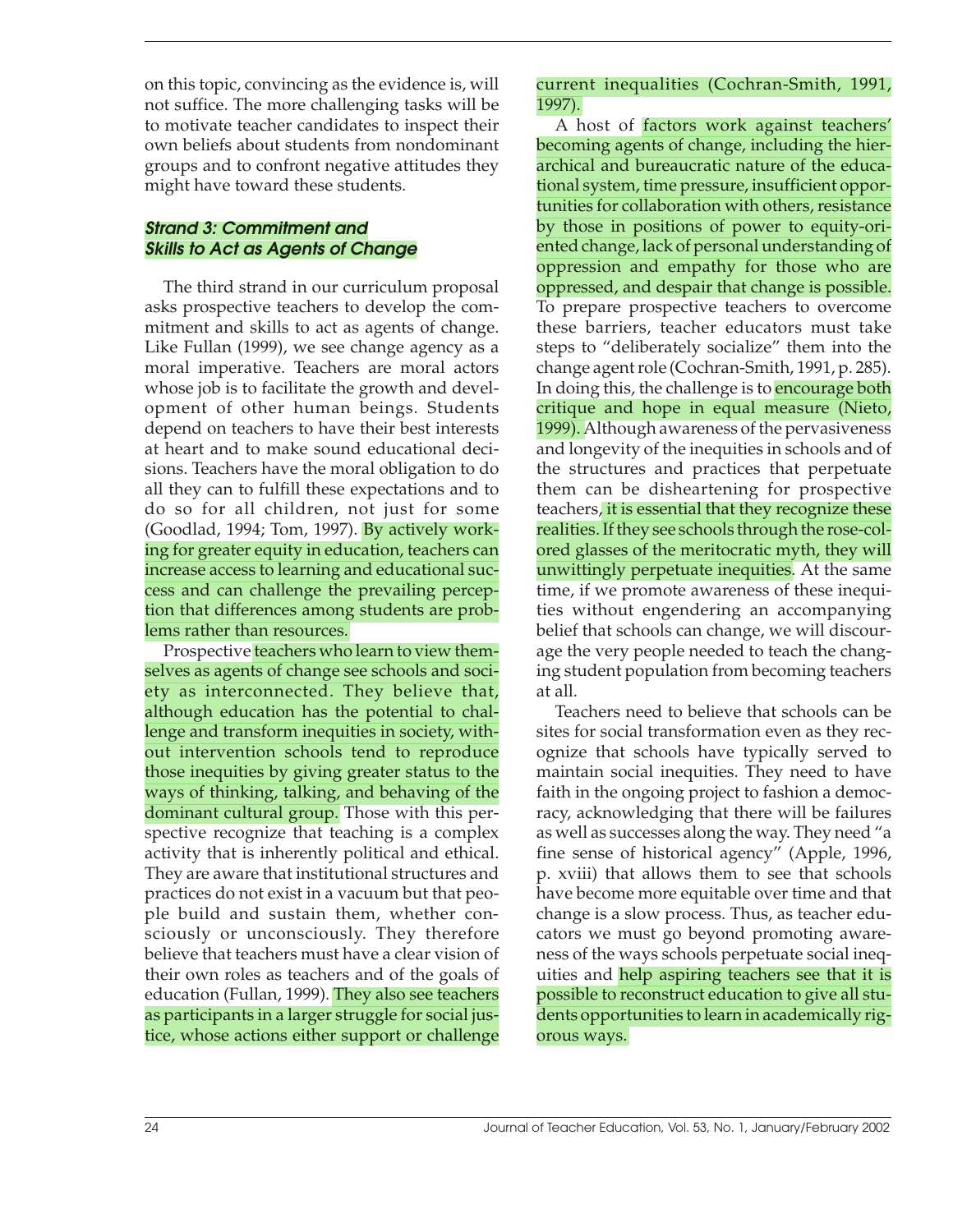Teacher educators can prepare prospective teachers to become agents of change by teaching them about the change process, helping them understand the obstacles to change, helping them develop skills for collaboration and dealing with conflict, and providing evidence that schools can become more equitable. As important as these skills and knowledge are, they will likely remain dormant unless future teachers also develop the dispositions of change agents (Lucas, 2001). Teacher educators can cultivate those dispositions by emphasizing the moral dimension of education, guiding prospective teachers in developing their own personal vision of education and teaching, promoting the development of empathy for students of diverse backgrounds, nurturing their passion and idealism for making a difference in students' lives, and promoting activism outside as well as inside the classroom.

#### Strand 4: Constructivist Views of Learning

We ground our vision of culturally responsive teaching in constructivist views of learning. From a constructivist perspective, learning is a process by which students generate meaning in response to new ideas and experiences they encounter in school. In this interpretive process, learners use their prior knowledge and beliefs which they store in memory as mental structures (described variously by cognitive scientists as knowledge frameworks, schemata, mental models, and personal theories)—to make sense of the new input (Glasersfeld, 1995; Piaget, 1977). As this suggests, the knowledge children bring to school, derived from personal and cultural experiences, is central to their learning. To overlook this resource is to deny children access to the knowledge construction process. The conventional "empty vessel" metaphor of the learner yields to the image of a "builder" who is constantly striving to construct meaning. Similarly, the traditional belief that knowledge resides, intact, outside the learner gives way to an understanding that information that is external to the student

becomes knowledge for him or her only when he or she gives meaning to it.

To support students' construction of knowledge, teachers must help learners build bridges between what they already know and believe about the topic at hand and the new ideas and experiences to which they are exposed. This involves engaging students in questioning, interpreting, and analyzing information in the context of problems or issues that are interesting and meaningful to them. Because students bring different knowledge frameworks to learning, they will not necessarily construct the same understandings of any given topic. Teachers therefore must consciously monitor the students' developing understanding of new ideas. Given the diversity in students' backgrounds and the complex nature of the knowledge construction process, teachers need to continuously adjust their plans of action to meet students' needs while simultaneously building on their strengths. Clearly, teaching cannot be reduced to a rigid prescription that, if faithfully followed, automatically results in student learning. On the contrary, it demands thoughtful decision making in situations that are ever changing and characterized by uncertainty (Oakes & Lipton, 1999).

We anchor our curriculum proposal in constructivist views of learning for reasons we want to make explicit. First, from a constructivist perspective, all students are depicted as capable learners who continuously strive to make sense of new ideas. Their ways of speaking and thinking are considered resources for further development rather than problems to be remedied. By acknowledging that diversity plays a central role in learning, constructivism places a responsibility on educators to adjust standard school practices to the diverse backgrounds of their students. Second, in contrast to the hierarchical and authoritarian tendencies of transmission-oriented teaching, constructivist teaching promotes critical thinking, problem solving, collaboration, and the recognition of multiple perspectives. It is thus well suited for preparing students to become active participants in a democracy, a goal we support. Third, by emphasizing higher order thinking and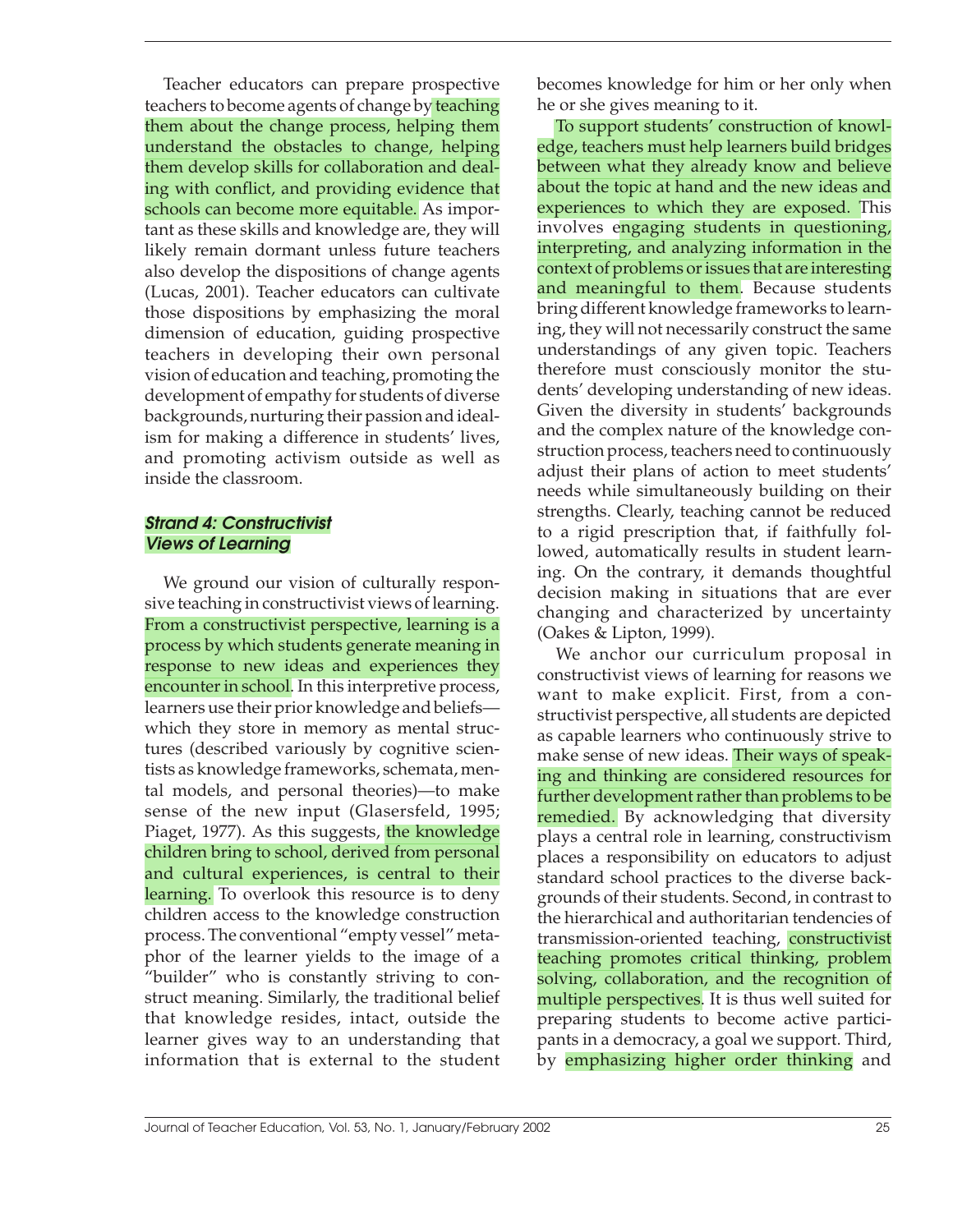problem solving, constructivist classrooms promote academic rigor to a greater extent than transmission classrooms, which rely largely on recall of information.

Although we strongly support constructivist views, we do not mean to suggest that there is no place in schools for direct instruction or for memorization and practice. Students need to develop facility with the dominant forms and uses of literacy so they can decide when, whether, and how to use those conventions. They need to learn mathematical and scientific principles and procedures in order to apply them in novel and personally relevant ways or, for that matter, to challenge them. However, we are questioning the misguided assumption that students must learn "the basics" through direct instruction, drill, and memorization before they can engage in more academically demanding learning activities. This assumption belies a blindness to the knowledge, skills, and experiences that some students bring to learning and too often denies poor students and students of color a rigorous education (Rosebery, McIntyre, & Gonzalez, 2001). It can easily lead to their disengagement from school.

Unless prospective teachers experience the knowledge construction process as learners, they are not likely to adopt constructivist views of education or use constructivist strategies in their own teaching (Feiman-Nemser & Melnick, 1992). For example, teachers-to-be who as learners were not provided frequent opportunities to interpret ideas, solve problems, explain solutions, defend explanations, and refute arguments will probably not engage their future students in these types of exchange either. Teacher educators, therefore, must model constructivist practices for their students. Simply telling future teachers about the merits of constructivist approaches will not produce the desired results.

# Strand 5: Learning About Students

If teaching involves assisting students to build bridges between their preexisting knowledge and experiences and the new material they

are expected to learn, then teachers must know not only the subject matter they teach but also their students.

To engage students in the construction of knowledge, teachers need to know about students' experiences outside school. For example, teachers who are knowledgeable about their students' family lives are better prepared to understand the children's in-school behavior and to incorporate into classroom activities the "funds of knowledge" those families possess (Moll & Gonzalez, 1997). Similarly, teachers who know about their students' hobbies and favorite activities as well as what they excel at outside school can systematically tie the children's interests, concerns, and strengths into their teaching, thereby enhancing their motivation to learn (Ladson-Billings, 1994).

Teachers also need insight into how their students' past learning experiences have shaped their current views of school and school knowledge. For instance, children who have been taught subject matter as discrete bits of information that bear little or no relationship to the world beyond the school walls are likely to see school knowledge as boring, alien to their lives, and devoid of personal meaning. These perceptions are particularly problematic for children from historically oppressed groups. Although they might be told that doing well in school will ultimately bring tangible social and economic rewards, these young people are not apt to believe it because they generally know few adults for whom school has served as a path to a better life. Seeing no value in school knowledge for themselves, these students might become resistant to learning.

Teachers also benefit from knowing about their students' experiences outside school with reading, writing, mathematics, science, music, art, and other school subjects. Such insight enables teachers to draw on those experiences to represent school knowledge to their students meaningfully and embed learning activities in contexts that are familiar to them (Feiman-Nemser & Melnick, 1992; Moll & Gonzalez, 1997).

In highlighting these aspects of children's lives, we do not mean to suggest that this is all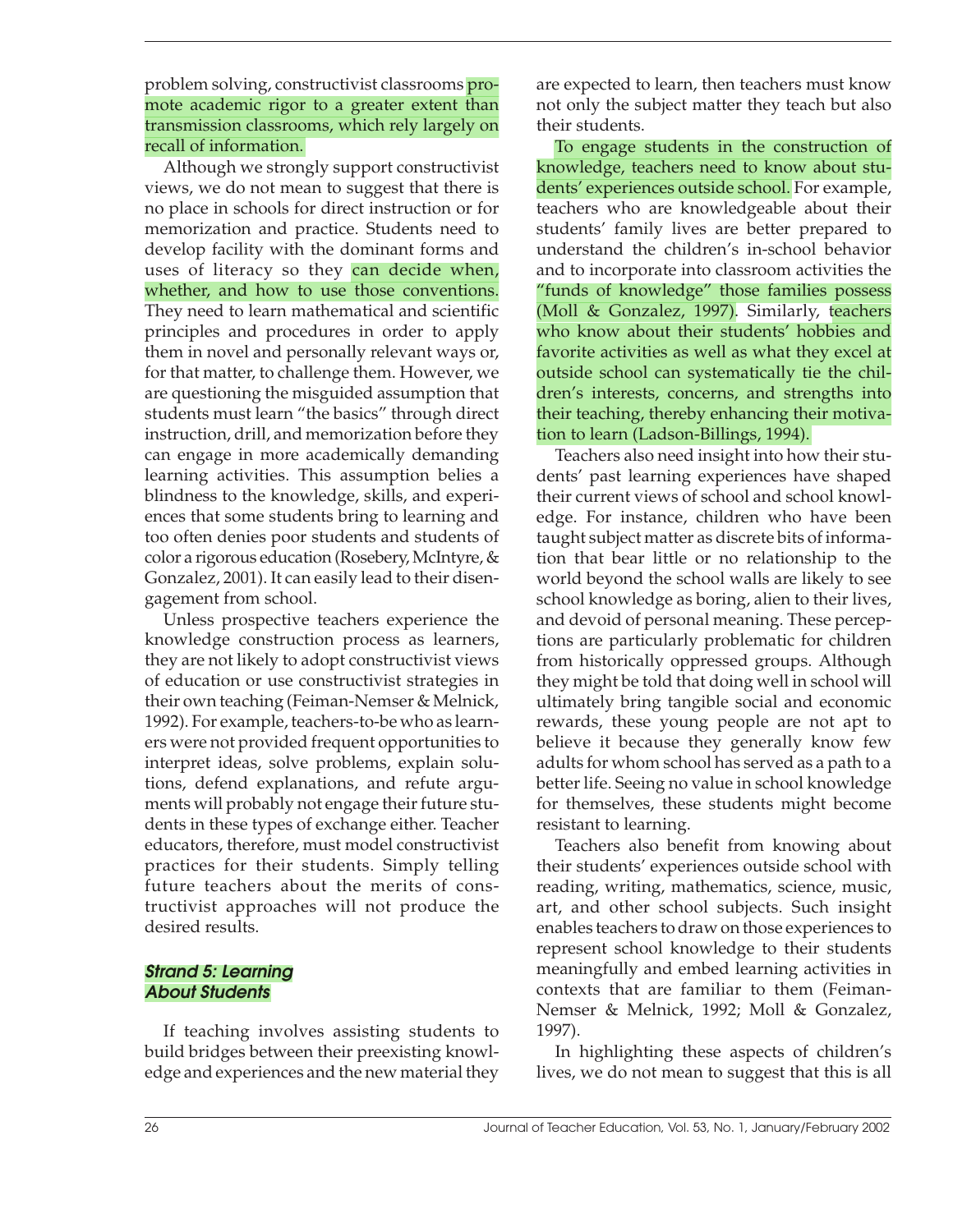teachers need to know about their students to design instruction that is relevant and meaningful to them. Our point is that responsive teachers strive to know as much as possible about the children they teach to facilitate their learning. But even when they are highly knowledgeable about their students, teachers may not be able to make productive use of what they know without some frameworks for interpreting this information—frameworks that come largely from a grounding in academic disciplines during their undergraduate education. From history courses, for example, prospective teachers need to learn about the enslavement, conquest, and colonization of people of color as well as their ongoing struggle for liberation. Exposure to the literature of different groups can give future teachers access to the rich texture of people's lives—their hopes, aspirations, dreams, disappointments, pains, and joys. From sociolinguistics courses, they can learn that all varieties of language are complex and governed by rules. Courses in anthropology can reinforce the fact that, although discernable patterns for cultural groups exist, culture is dynamic and varies among individuals within a group and across communities within a larger cultural group.

Indeed, because individual differences exist within any single group and because culture is constantly evolving as it adapts to changing social, economic, political, and environmental conditions, it is impossible for prospective teachers to learn enough about their future students while in programs of preservice preparation. Such programs, however, should help prospective teachers develop facility with various strategies for learning about students that they can later use in the specific settings in which they teach (Villegas, 1991). These strategies include conducting home visits and consulting with people who live in the communities served by the school in addition to the children's parents or guardians. Prospective teachers also need to learn how they can create opportunities in the classroom for students to discuss their goals and aspirations for the future, the role they see schools playing in bringing these plans to fruition, what they value and find interesting about the different school subjects, and what

they think about the school curriculum. To discover what their future students know and think about different instructional topics and how they use these frameworks to make sense of new ideas, prospective teachers need to gain practice with such strategies as engaging students in substantive conversations that elicit their understandings of concepts relevant to specific instructional topics, posing problems for students to solve and observing how they go about solving them and asking students to explain the reasoning they used to solve problems.

# Strand 6: Culturally Responsive Teaching Practices

Culturally responsive teachers not only know their students well, they use what they know about their students to give them access to learning. This ability to put to pedagogical use their understanding of how students learn and their knowledge of the particular students in their classes is the last strand in our curriculum proposal. It is beyond the scope of this article to present a comprehensive picture of culturally responsive teaching practices. Such practices include involving all students in the construction of knowledge, building on students' personal and cultural strengths, helping students examine the curriculum from multiple perspectives, using varied assessment practices that promote learning, and making the culture of the classroom inclusive of all students. Below, we give examples of some of these practices (for a fuller discussion of culturally responsive teaching practices, see Villegas & Lucas, in press).

Before presenting the examples, however, we want to make it clear that being a culturally responsive teacher is not simply a matter of applying instructional techniques, nor is it primarily a matter of tailoring instruction to incorporate assumed traits or customs of particular cultural groups. As we have discussed, culturally responsive teachers have a high degree of sociocultural consciousness, hold affirming views of students of diverse backgrounds, see themselves as agents of change, understand and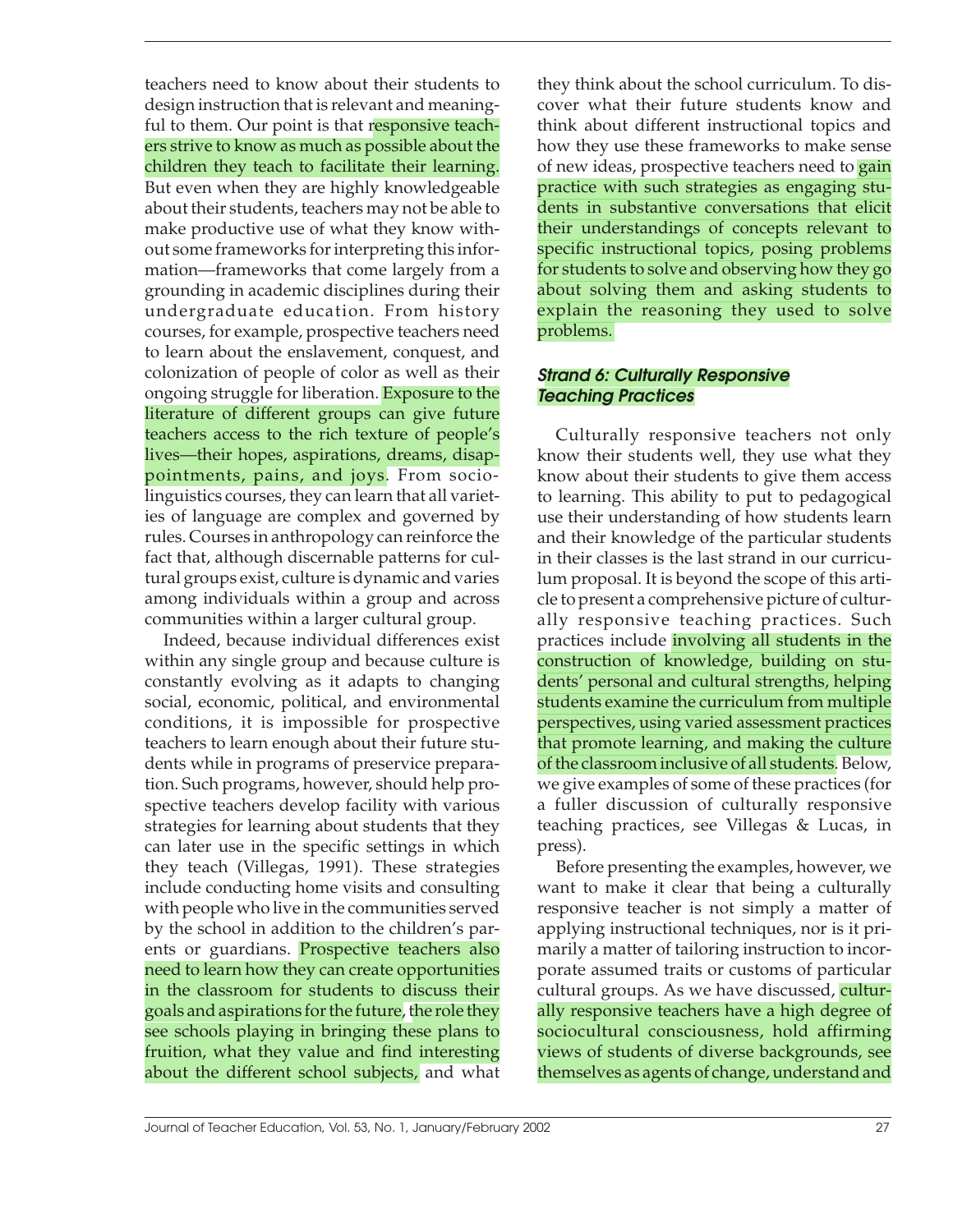embrace constructivist views of learning and teaching, and know the students in their classes. It is the combination of all these dispositions, knowledge, and skills that enables them to design instruction that facilitates student learning.

A central task of teachers who are culturally responsive is to create a classroom environment in which all students are encouraged to make sense of new ideas—that is, to construct knowledge that helps them better understand the world—rather than merely to memorize predigested information. One way teachers can support students' construction of knowledge is by involving them in inquiry projects that have personal meaning to them. Rosebery, Warren, and Conant (1992) provided a good example of this practice in a junior high school science class for Haitian students in Massachusetts. Most of the students in this class believed that the water from the school's third-floor fountains tasted better than the water from the first-floor fountains. As they put it, the younger children whose classrooms were located on the first floor—"slobber" when they drink water, thereby making it taste bad. Seeing the students' interest in this topic as an opportunity to involve them in "doing" science, the teacher encouraged the class to design and conduct a blind taste test of water taken from several fountains. Like scientists in laboratories, the students posed questions, devised ways of testing their hypotheses, collected and analyzed data, reconciled contradictory data, and generated explanations. By embedding learning in a meaningful activity on a topic of interest to the students, the teacher provided them a strong motive to learn. Instruction designed along these lines implicitly teaches students that concepts and ideas are phenomena to be generated and understood, not merely facts to be memorized. This type of instruction—which engages students actively in purposeful, meaningful, collaborative, and intellectually rigorous work—also conveys to children that they are capable thinkers who can create new ideas, even if, like the students in the example, they are not fully fluent in academic English. Students who

are treated in this manner tend to push themselves to meet the teacher's expectations.

The second example, taken from work by Moll and Diaz (1987), also shows that when students are given opportunities to explore topics of interest to them, they are more apt to engage in learning than when instructional topics have little relevance to their lives. The action research project from which the example is drawn was carried out in a San Diego community with a large concentration of Latinos at a time when an English-only policy was being publicly debated in California. The teacher—who knew that residents of the community, including her students, were highly interested in the topic of bilingualism—asked the students to survey the views of community members on this topic. As part of this writing module, the students were expected to develop a questionnaire, administer the questionnaire to several community members, and prepare a report of findings. The objective of ascertaining the community members' opinions gave purpose to all the writing connected with this module. Because the students were curious to find out the different views on bilingualism held in the community, they became fully engaged in the various writing activities. Students who had previously been considered incapable of writing in English were sufficiently motivated to produce essays in their second language. The key to the success of this module, according to Moll and Diaz, was the opportunity it gave the students to engage in purposeful writing on a topic of interest to them and of relevance to their community.

Culturally responsive teachers also promote candid discussions about topics that, although relevant to the lives of the students, are regularly excluded from classroom conversations. For example, the teachers who participated in a study conducted by Ladson-Billings and Henry (1990) openly discussed with their students issues related to drug use and teenage sex. As these researchers reported, instead of offering moral pronouncements, the teachers helped the students to examine why such conditions existed in their communities. In so doing, the instructors validated the students' experiences. At the same time, they made those experiences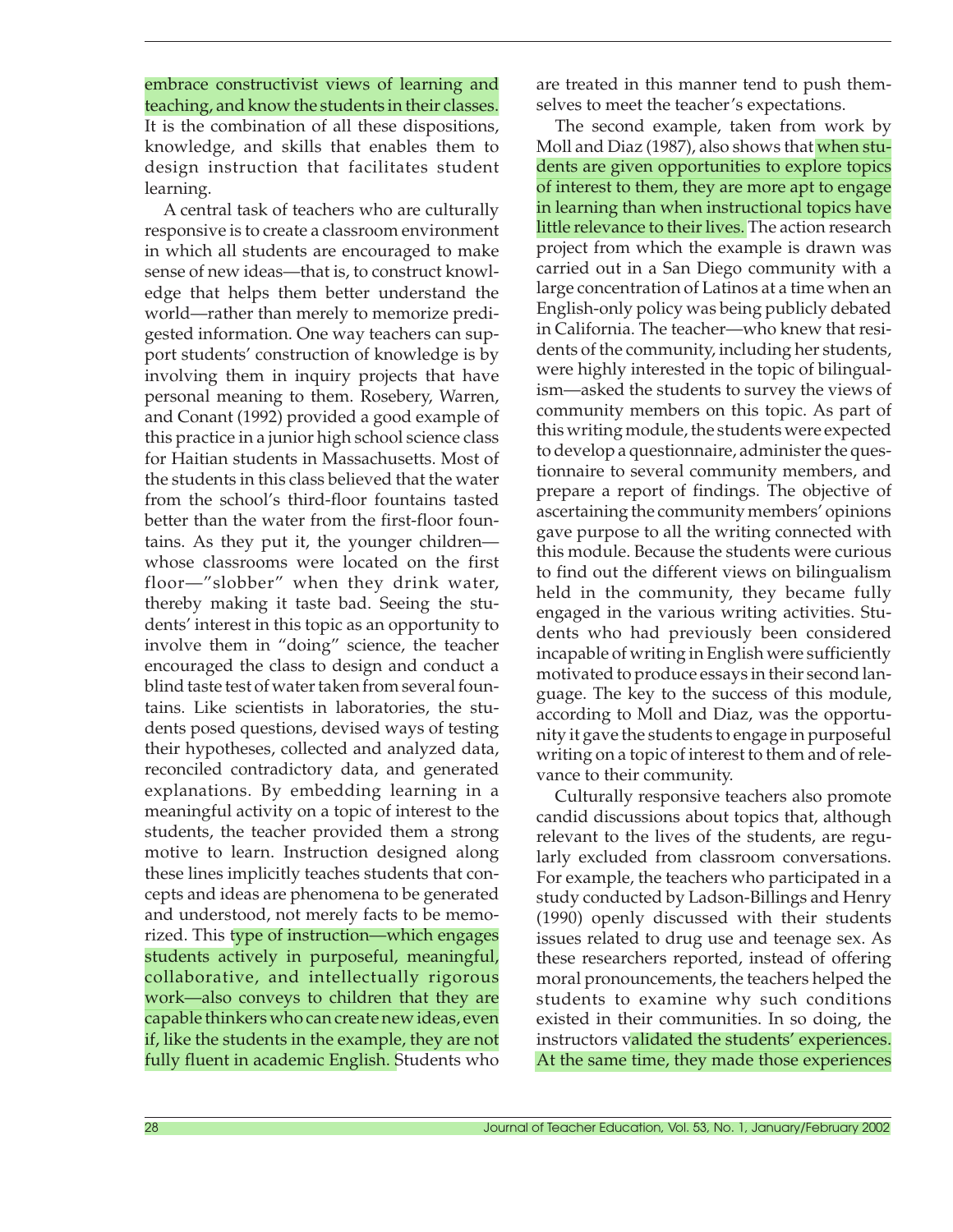# problematic and an appropriate subject for critical inspection.

Teachers who are culturally responsive use pertinent examples and analogies from learners' lives to introduce or clarify new concepts (Banks, 1996; Irvine, 1992). For example, one of us recently observed a student teacher successfully introducing the concept of rhythm in poetry to African American and Latino students in an urban middle school by drawing on the students' familiarity with rhythm in rap music. She began the lesson by playing a selection of rap music that the children knew well, followed by a discussion of rhythm in that particular music selection. She then guided the students through a similar analysis of rhythm in a poem by Robert Frost, drawing parallels between the use of rhythm in rap and in poetry. In exploring the analogy between the two poetic forms, this young teacher transformed the subject matter into an educational experience that was relevant to her students.

Another strategy that culturally responsive teachers can use to help students build bridges between school learning and their lives outside school is drawing on the expertise of community members, including the children's parents. For instance, when teaching about immigration in the United States, a New York City teacher we know invited the parents of several children in her class who had immigrated to this country to share their immigrant experiences with the students. In doing this, the teacher not only strengthened the connections between home and school but also conveyed to the children that their families have knowledge and experiences the school values.

Although culturally responsive teachers stretch students beyond what is familiar to them, they also find ways of incorporating into their teaching cultural patterns that are known to the children from their home and community experiences. Marva Collins, a highly acclaimed teacher of African American students, illustrates this strategy clearly. Collins's teaching was documented by Hollins (1982), on whose work we draw. According to Hollins, Ms. Collins often corrected her students' grammar, thereby signaling to them the importance in U.S. society of mastering standard English. However, she also encouraged the use of community language patterns in the classroom. For example, analogical comparisons often used in traditional African American speech were evident in Ms. Collins's teaching. Jive talking, based on improvisation with language, was accepted as a viable means of communication in her classroom. Interaction patterns commonly found in the African American church—including choral reading, audience participation, and use of analogies—were also used frequently. Hollins concluded that Marva Collins's teaching success was due, in large part, to her ability to make learning culturally relevant to the students.

Culturally responsive teachers also help students interrogate the curriculum critically by having them address inaccuracies, omissions, and distortions in the text and by broadening it to include multiple perspectives (Banks, 1991, 1996; Cochran-Smith, 1997). Crichlow, Goodwin, Shakes, and Swartz (1990) illustrated one approach teachers can use to help students examine the curriculum critically. They described a discussion in a seventh-grade class during which the teacher was working with her students to expand the traditional historical narrative. One portion of this conversation centered around a sentence from the social studies text, which stated the following: "When Washington was elected president, only men who owned property or were wealthy could vote." Although truthful, this statement glosses over important ideas that the teacher did not want the students to overlook. Through a series of questions, the instructor helped the students make the sentence more accurate by adding that it was only White men who were able to vote. The teacher also had the class explicitly name those who did not have voting privilege at the time—poor White men, enslaved Black people, free Black people, and women. According to Crichlow et al., by helping the students distinguish between truth and accuracy, this teacher broadened the text to include voices that were clearly missing, thereby expanding the students' ways of thinking about the topic.

As the above examples suggest, the job of culturally responsive teachers is demanding and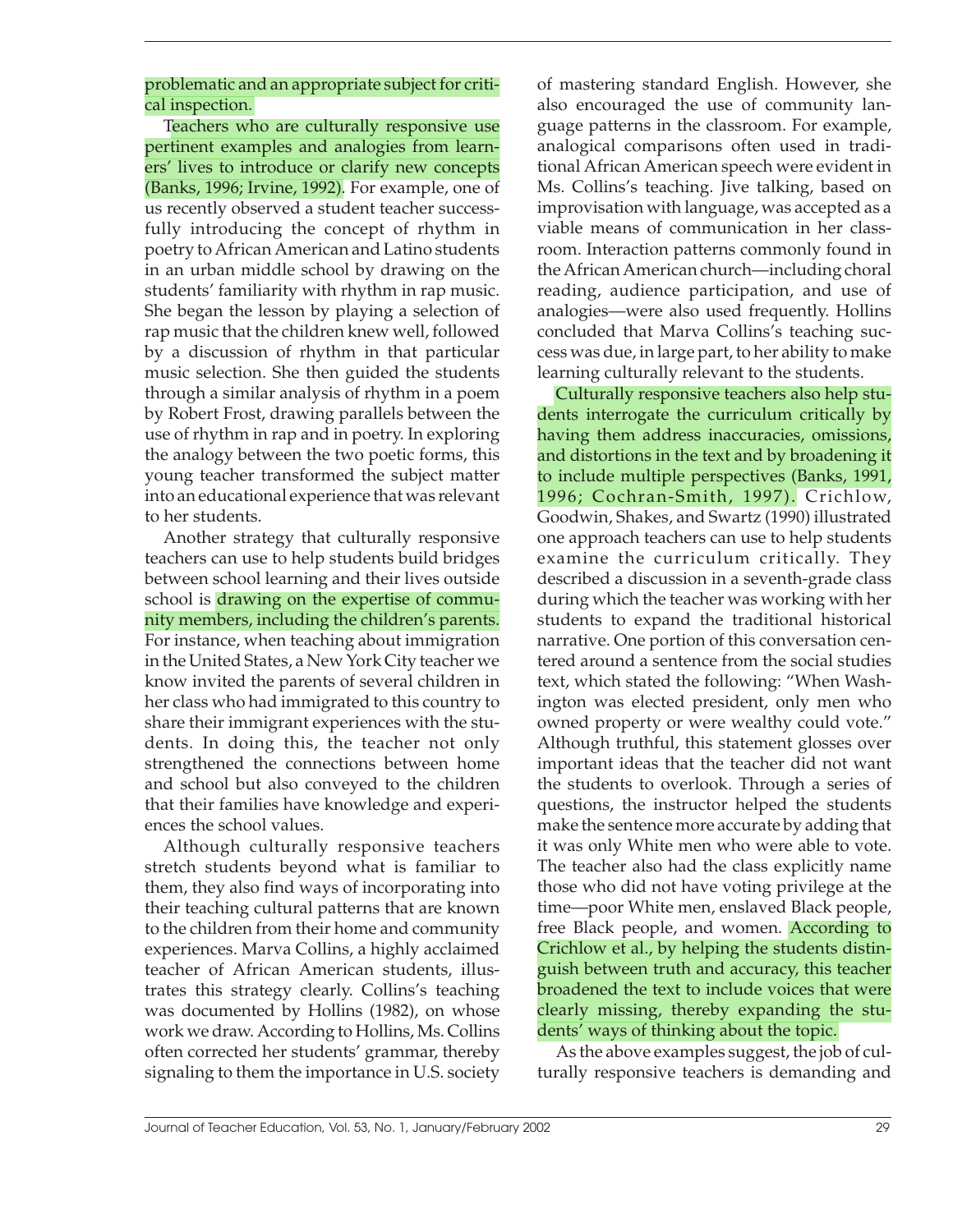complex. It would be unrealistic to expect teachers-to-be to develop the extensive and sophisticated pedagogical knowledge and skills of culturally responsive teachers during their preservice preparation. Such knowledge and skills develop only with experience. It is realistic, however, to expect prospective teachers to come away from their preservice teacher education programs with a vision of what culturally responsive teaching entails and an understanding of what culturally responsive teachers do. They could also be expected to demonstrate an initial ability to tailor their teaching to particular students within particular contexts, a central quality of culturally responsive teaching. To develop these understandings and abilities, prospective teachers need exposure to culturally responsive teachers—by reading about them, analyzing teaching cases featuring them, and watching them in action. They also need practice in diverse classrooms themselves with feedback from experienced responsive teachers. Such practice is most productive when it is accompanied by guided reflection.

#### **CONCLUSION**

In this article, we have argued that to prepare teachers in a multicultural society, those responsible for preparing them must first articulate a vision of teaching and learning in a diverse society. This vision, we think, is needed to give conceptual coherence to the preparation of teachers for diversity. The image we have advanced is that of a culturally responsive teacher, defined by six salient characteristics. These six qualities serve as the organizing framework for infusing attention to diversity throughout the teacher education curriculum. They represent the conceptual strands to be woven throughout the learning experiences of preservice teachers in coursework and fieldwork so that, collectively, those experiences cultivate the qualities of culturally responsive teachers.

We do not intend our curriculum proposal to be prescriptive. All of us involved in the education of teachers at our institutions must engage in dialogue to develop a collective vision of

teaching and learning in a multicultural society. We need to examine and revise the curriculum in light of that vision. We need to spend time coordinating the desired responsive teaching qualities with the courses we teach and the field experiences we offer. We need professional development that will help us model the responsive teaching qualities reflected in the revised curriculum. As this suggests, articulating the vision is only the first step; weaving the vision throughout the teacher education curriculum and developing the local capacity to implement that curriculum are ongoing and collaborative processes. The organizing framework we propose in this article can render this complex task more manageable.

Change, however, does not occur in a vacuum. The framework for preparing culturally responsive teachers we propose will need to be negotiated within the current social and political context. A central feature of this context is concern for accountability, as evident in the increasing emphasis on standards for teachers and teacher education developed by professional organizations and government agencies. The viability of our proposal depends not on whether standards exist but on their substance. Our framework is grounded in the beliefs that a salient role of schools is to promote a more equitable and just society and that diversity is worthy of affirmation. It is therefore compatible with accountability systems that give serious attention to principles of access, equity, and diversity in education. Most professional organizations and government agencies that have developed standards for the preparation of teachers do in fact address these principles in their standards. Our proposal offers an opportunity to test the sincerity of their commitment.

#### **REFERENCES**

Apple, M. (1996). *Cultural politics and education*. New York: Teachers College Press.

- Apple, M. (2001). *Educating the "right" way: Markets, standards, god, and inequality*. New York: Routledge.
- Banks, J. (1991). A curriculum for empowerment, action, and change. In C. E. Sleeter (Ed.), *Empowerment through multicultural education* (pp. 125-141). Albany: State University of New York Press.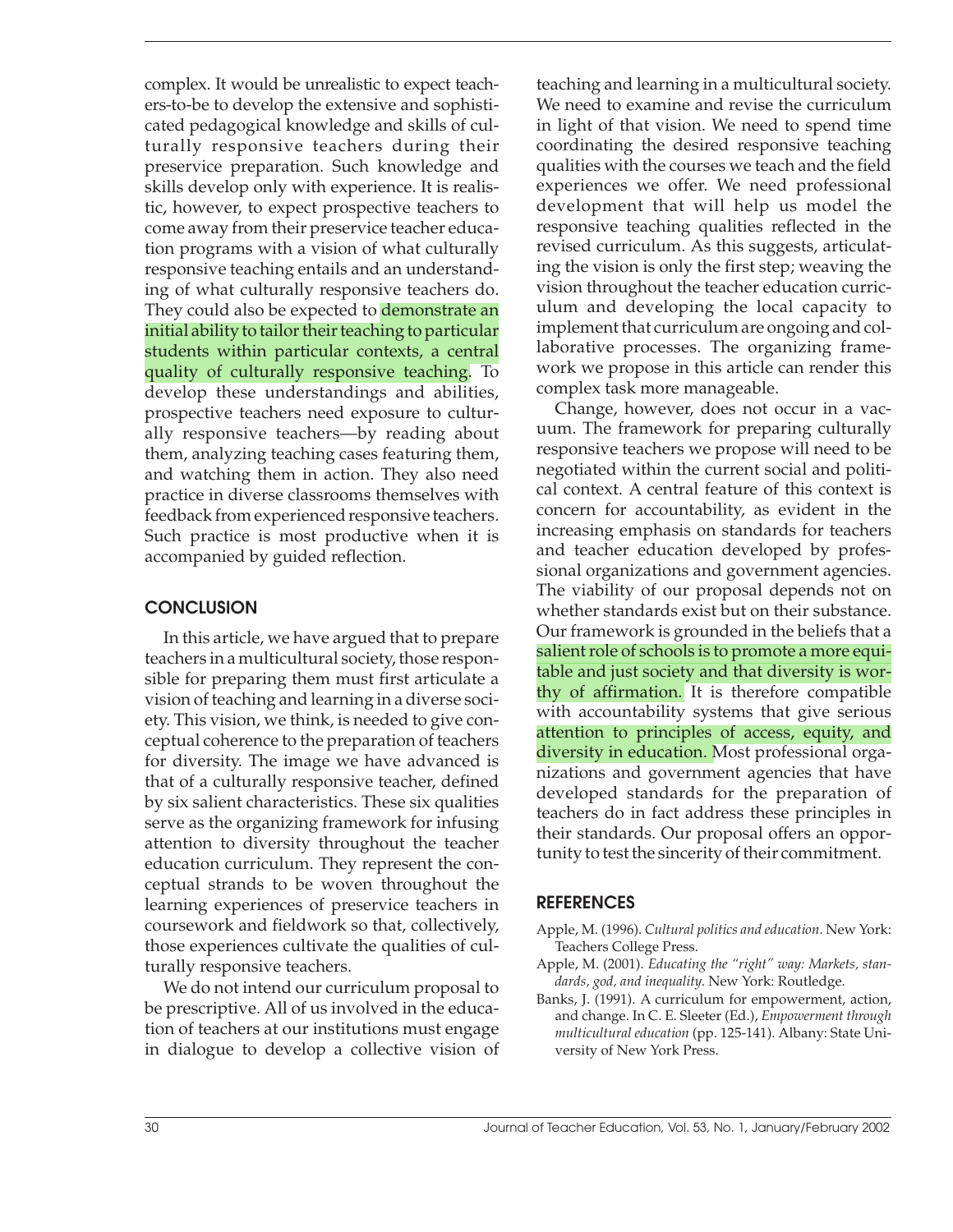- Banks, J. (1996). The historical reconstruction of knowledge about race: Implications for transformative teaching. In J. A. Banks (Ed.), *Multicultural education, transformative knowledge, and action: Historical and contemporary perspectives* (pp. 64-87). New York: Teachers College Press.
- Bennett, C. I. (1995). Preparing teachers for cultural diversity and national standards of academic excellence. *Journal of Teacher Education*, *46*, 259-265.
- Bowles, S., & Gintis, H. (1976). *Schooling in capitalist America: Educational reform and the contradictions of economic life*. New York: Basic Books.
- Cochran-Smith, M. (1991). Learning to teach against the grain. *Harvard Educational Review*, *61*(3), 279-310.
- Cochran-Smith, M. (1997). Knowledge, skills, and experiences for teaching culturally diverse learners: A perspective for practicing teachers. In J. J. Irvine (Ed.),*Critical knowledge for diverse teachers and learners* (pp. 27-87). Washington, DC: American Association of Colleges for Teacher Education.
- Crichlow, W., Goodwin, S., Shakes, G., & Swartz, E. (1990). Multicultural ways of knowing: Implications for practice. *Journal of Education*, *172*(2), 101-117.
- Davis, K. A. (1995). Multicultural classrooms and cultural communities of teachers. *Teaching and Teacher Education*, *11*(6), 553-563.
- Delpit, L. D. (1995). *Other people's children: Cultural conflict in the classroom*. New York: New Press.
- Educational Research Service. (1995). *Demographic factors in American education*. Arlington, VA: Author.
- Feiman-Nemser, S., & Melnick, S. (1992). Introducing teaching. In S. Feiman-Nemser & H. Featherstone (Eds.), *Exploring teaching: Reinventing an introductory course* (pp. 1-17). New York: Teachers College Press.
- Fullan, M. (1999).*Change forces: The sequel*. London: Falmer.
- Gay, G. (2000). *Culturally responsive teaching: Theory, research, and practice*. New York: Teachers College Press.
- Goodlad, J. I. (1994). *Educational renewal: Better teachers, better schools*. San Francisco: Jossey-Bass.
- Goodwin, A. L. (1997). Historical and contemporary perspectives on multicultural teacher education. In J. King, E. Hollins, & W. Hayman (Eds.), *Preparing teachers for cultural diversity* (pp. 5-22). New York: Teachers College Press.
- Grant, C. A. (1994). Best practices in teacher preparation for urban schools: Lessons from the multicultural teacher education literature. *Action in Teacher Education*, *16*(3), 1-18.
- Hollins, E. (1982). The Marva Collins story revisited: Implications for regular classroom instruction. *Journal of Teacher Education*, *33*, 37-40.
- Irvine, J. J. (1990). *Black students and school failure*. New York: Greenwood.
- Irvine, J. J. (1992). Making teacher education culturally responsive. In M. E. Dilworth (Ed.), *Diversity in teacher education: New expectations* (pp. 79-92). San Francisco: Jossey-Bass.
- Labaree, D. F. (1997). Public goods, private goods: The American struggle over educational goals. *American Education Research Journal*, *34*(1), 39-81.
- Ladson-Billings, G. (1994). *The dreamkeepers: Successful teachers of African American children*. San Francisco: Jossey-Bass.
- Ladson-Billings, G., & Henry, A. (1990). Blurring the borders: Voices of African liberatory pedagogy in the United States and Canada. *Journal of Education*, *172*(2), 72-88.
- Lucas, T. (2001, April). *What do we mean when we talk about preparing teachers to be agents of change in support of educational equity?* Paper presented at the annual conference of the American Educational Research Association, Seattle, WA.
- Lucas, T., Henze, R., & Donato, R. (1990). Promoting the success of Latino language minority students: An exploratory study of six high schools. *Harvard Educational Review*, *60*(3), 315-340.
- Moll, L. C., & Diaz, R. (1987). Teaching writing as communication: The use of ethnographic findings in classroom practice. In D. Bloome (Ed.), *Literacy and schooling* (pp. 55-65). Norwood, NJ: Ablex.
- Moll, L. C., & Gonzalez, N. (1997). Teachers as social scientists: Learning about culture from household research. In P. M. Hall (Ed.), *Race, ethnicity, and multiculturalism: Policy and practice* (pp. 89-114). New York: Garland.
- National Center for Education Statistics. (2000). *Digest of educational statistics*. Washington, DC: Government Printing Office.
- Nieto, S. (1996). *Affirming diversity: The sociopolitical context of education*. White Plains, NY: Longman.
- Nieto, S. (1999). *The light in their eyes: Creating multicultural learning communities*. New York: Teachers College Press.
- Oakes, J., & Lipton, M. (1999). *Teaching to change the world*. Boston: McGraw-Hill.
- Pang, V. O., & Sablan, V. A. (1998). Teacher efficacy: How do teachers feel about their abilities to teach African American students? In M. E. Dilworth (Ed.), *Being responsive to cultural differences* (pp. 39-58). Thousand Oaks, CA: Corwin Press.
- Piaget, J. (1977). *The development of thought: Equilibrium of cognitive structures*(A. Rosin, Trans.). New York: Viking.
- Rosebery, A. S., McIntyre, E., & Gonzalez, N. (2001). Connecting students' cultures to instruction. In A. S. Rosebery, E. McTyre, & N. Gonzalez (Eds.), *Classroom diversity: Connecting curriculum to students' lives* (pp. 1-13). Portsmouth, NH: Heinemann.
- Rosebery, A. S., Warren, B., & Conant, F. R. (1992). Appropriating scientific discourse: Findings from language minority classrooms. *Journal of the Learning Sciences*, *2*(1), 61-94.
- Sturm, S., & Guinier, L. (1996). The future of affirmative action: Reclaiming the innovative ideal. *California Law Review*, *84*(4), 953-1036.
- Tom, A. R. (1997). *Redesigning teacher education*. Albany: State University of New York Press.